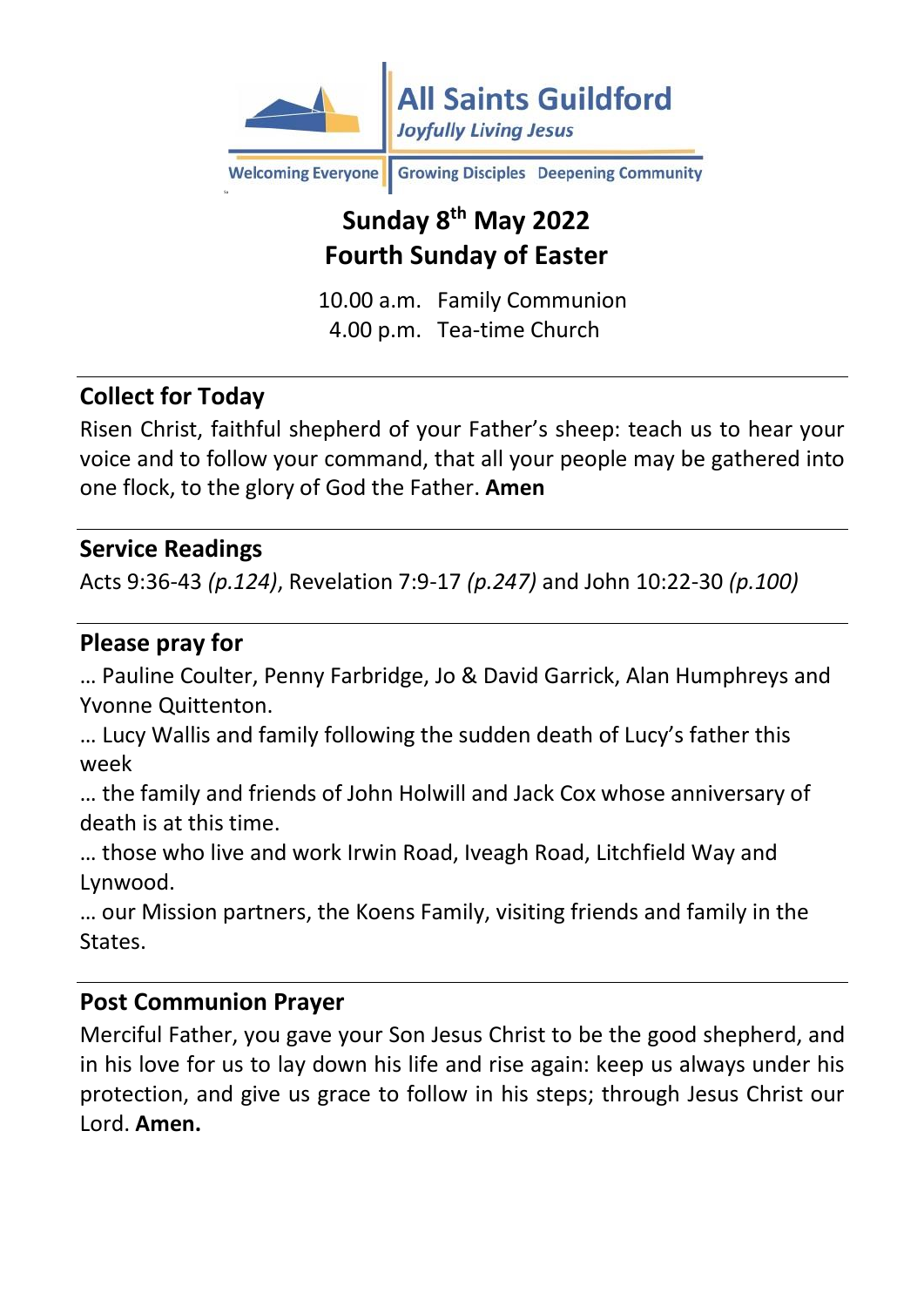### **Dear Friends**

In these weeks between Easter and Pentecost (on the 5th of June), our lectionary readings take us through the Book of Acts – Luke's sequel to his Gospel. The Book of Acts is a wonderful mixture of very dramatic occurrences (such as Paul's conversion on the road to Damascus, which we heard about last Sunday), and deeply 'ordinary' and domestic scenes. Today's reading, from Acts chapter 9, contains a very homely scene, with a disciple called Dorcas (or Tabitha), who spends her life 'doing good and helping the poor'; but what happens to her in Luke's account is far from ordinary…

Dorcas' story raises the question: what does it mean to live a 'good' life? What are the qualities and actions that characterise a life that is full of 'good deeds'? And how do we determine what that might look like?

A further question is: what does a Godly life look like – a life lived as followers of Jesus? We'll be exploring those questions in our services today.

**\_\_\_\_\_\_\_\_\_\_\_\_\_\_\_\_\_\_\_\_\_\_\_\_\_\_\_\_\_\_\_\_\_\_\_\_\_\_\_\_\_\_\_\_\_\_\_\_\_\_\_\_\_\_\_\_\_\_\_\_\_\_\_**

Wishing you every blessing

#### **Beverly**

### **Mission Focus for May: Christian Aid**

*Everyone is equal in the sight of God.* For over 75 years, this truth has inspired Christian Aid to stand together in solidarity with our most marginalised global neighbours, of all faiths and none. Poverty is an outrage against humanity. It robs people of their dignity and lets injustice thrive. Christian Aid seeks to eradicate extreme poverty by tackling its root causes. Together with people living in poverty, they amplify their voices to speak truth to those in power and create lasting change. Please pray for a successful Christian Aid Week with wide reaching publicity and good fund-raising. Also pray for beneficiaries of the aid that their lives will be transformed.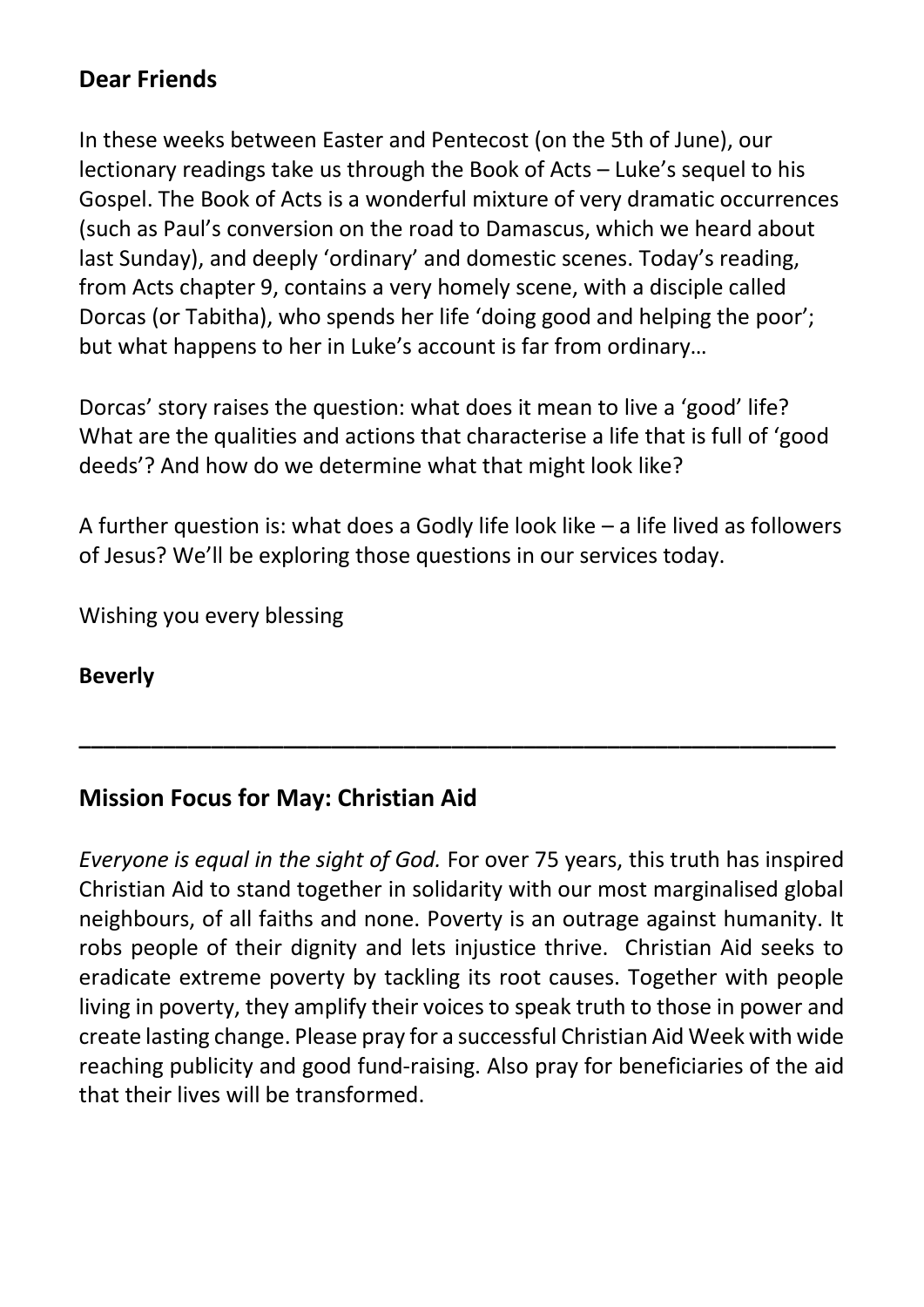#### **Notices**

**Tea time church at 4pm today –** Come and discover what a lovingly restored Austin 7 had in common with the activities of an early Christian disciple called Dorcas. She was a gifted lady: please bring something you have made or created.

**PCC Induction Meal at Willow Grange –** 7pm, Monday 9th May. This will be a chance to welcome our new PCC members into the team.

**Morning prayer on Wednesday 11th May -** The Diocese are renting the church for a training course, so Morning Prayer will be on zoom only.

**Thursday morning communion on 12th May** - will be held in the Vicarage, due to the Diocesan training course

**Christian Aid Car Wash & Cake Sale – 2.30 to 4.30pm on 21<sup>st</sup> May at Onslow** Village Hall. Put this in your diary now! Help to distribute Christian Aid envelopes (deliver ONLY) during the week beginning May  $15<sup>th</sup>$ , and offers to wash cars would be much appreciated. Please let Peter and Carolyn know on 01483 825340

**Vicarage Garden lunches are back!** Please let Beverly know if you'd like to come for lunch on either Wednesday 8th June or Thursday 16th June, 12.30- 2.30pm. Anyone is welcome to come along for food, fellowship and to enjoy some time together. (If wet we'll meet in the Vicarage itself).

**Confirmation classes –** we're planning to run a confirmation course this term ahead of a deanery confirmation service in September. If you would be interested in attending a 6-week course with a view to being confirmed, please let Beverly know.

**Crucifer –** we'd love to welcome back our crucifers at communion services, but we're a bit thin on the ground. In the past, this has been a role for children, but we'd welcome adults too! If you'd like to do this, have a chat with Beverly or Henrietta.

**Secretary to Guildford Deanery Synod -** Rebecca Brown stood down as Deanery Synod Secretary a couple of months ago and a successor is now being sought. They're looking for someone who is a good communicator (verbally and through email), an efficient note-taker, and is able to work on their own. There is a small remuneration for hours worked. See Beverly or Trish for the role description if you're interested.